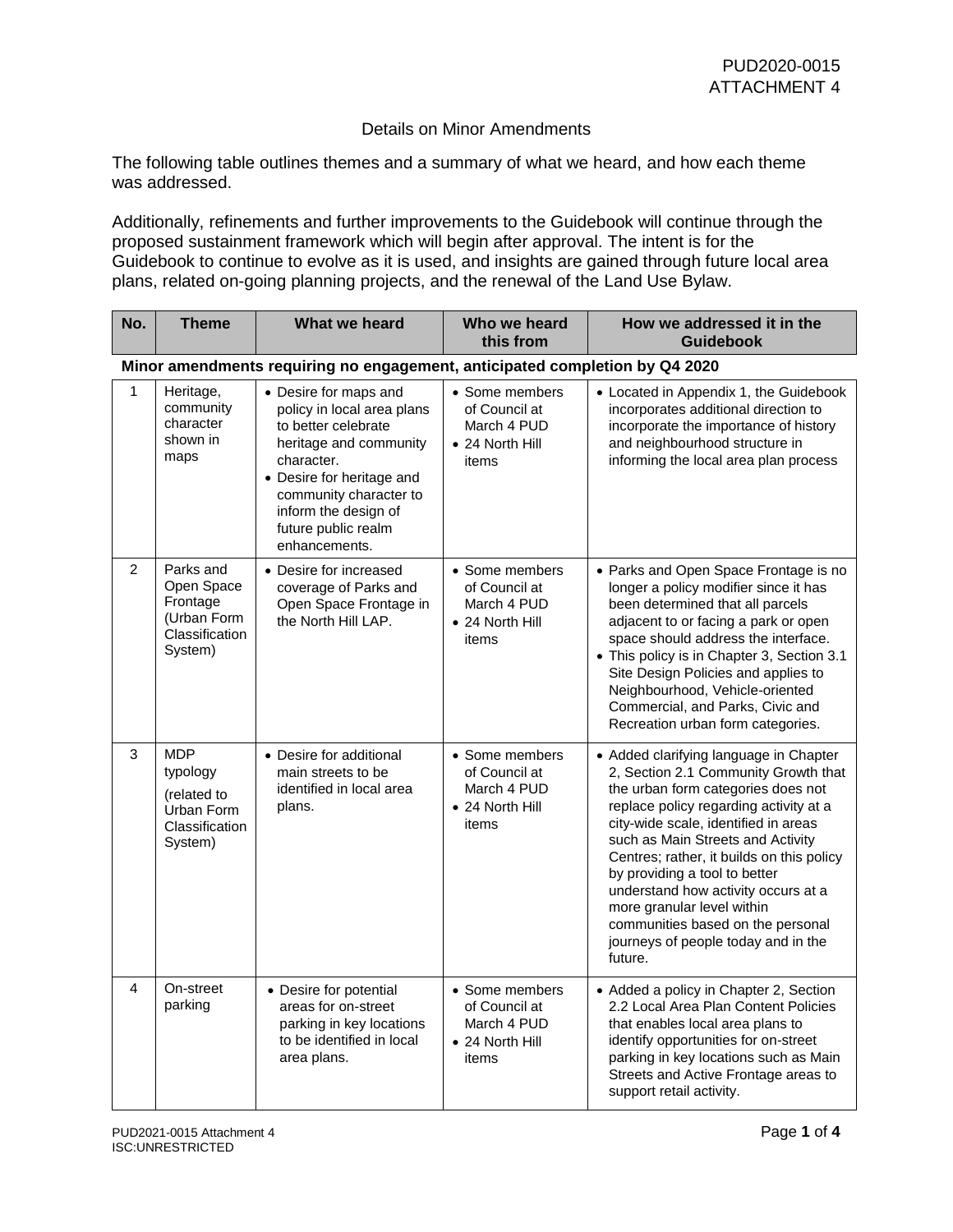| No.            | <b>Theme</b>         | What we heard                                                                                                                                                                                                                                                                          | Who we heard<br>this from                                                                                                                                                                            | How we addressed it in the<br><b>Guidebook</b>                                                                                                                                                                                                                                                                                                                                                                                                                                                                                                                                                                                                                                                                                                                                                                                                                                                                                                                                                                                             |
|----------------|----------------------|----------------------------------------------------------------------------------------------------------------------------------------------------------------------------------------------------------------------------------------------------------------------------------------|------------------------------------------------------------------------------------------------------------------------------------------------------------------------------------------------------|--------------------------------------------------------------------------------------------------------------------------------------------------------------------------------------------------------------------------------------------------------------------------------------------------------------------------------------------------------------------------------------------------------------------------------------------------------------------------------------------------------------------------------------------------------------------------------------------------------------------------------------------------------------------------------------------------------------------------------------------------------------------------------------------------------------------------------------------------------------------------------------------------------------------------------------------------------------------------------------------------------------------------------------------|
| 5              | Urban tree<br>canopy | • Desire for stronger<br>direction for new<br>development to retain<br>existing trees.                                                                                                                                                                                                 | • Some members<br>of Council at<br>March 4 PUD<br>• 24 North Hill<br>items                                                                                                                           | • Augmented policy in Chapter 3,<br>Section 3.1 Site Design Policies to<br>retain existing healthy trees on public<br>and private property.<br>• This policy applies to Neighbourhood,<br>Vehicle-oriented Commercial, and<br>Parks, Civic and Recreation urban<br>form categories.                                                                                                                                                                                                                                                                                                                                                                                                                                                                                                                                                                                                                                                                                                                                                        |
| 6              | Heritage             | • Heritage is a key<br>component of<br>community character.<br>Desire for more effective<br>$\bullet$<br>tools to enable and<br>incentivize the protection<br>of heritage assets.<br>• Concern with the<br>Guidebook being<br>approved prior to<br>incorporation of heritage<br>tools. | • Some members<br>of Council at<br>March 4 PUD<br>• Some members<br>of the public that<br>spoke at March 4<br><b>PUD</b><br>• Guidebook<br>stakeholders<br>• Heritage<br>stakeholders                | • Added enabling policy in Chapter 4,<br>Section 4.1 Heritage Guideline Area<br>Tool for Communities for local area<br>plans. The heritage guideline area<br>tool is used to provide policy to<br>conserve and enhance areas of a<br>neighbourhood with a concentrated<br>grouping of heritage assets, while<br>allowing for contextually appropriate<br>growth and change.<br>• This supplements other heritage area<br>tools (incentives and direct control)<br>that are applied through other<br>mechanisms by The City.                                                                                                                                                                                                                                                                                                                                                                                                                                                                                                                |
| $\overline{7}$ | Climate<br>Change    | • Desire for more discrete<br>and stronger policy<br>regarding climate<br>change within the<br>Guidebook.<br>• The connection between<br>the Guidebook and City<br>policy and strategies<br>regarding climate<br>change should be<br>strengthened.                                     | • Some members<br>of Council at<br>March 4 PUD<br>• Some members<br>of the public that<br>spoke at March 4<br><b>PUD</b><br>• Direction in<br>Council-<br>approved Climate<br>Resilience<br>Strategy | • Added enabling policy in Chapter 2,<br>Section 2.2 Local Area Plan Content<br>Policies for local area plans to<br>incorporate climate change policy that<br>contributes to achieving and<br>implementing Calgary's Climate<br>Resilience Strategy.<br>• Work with Environment and Safety<br>Management to explore how to<br>incorporate community-scale climate<br>change tools and policy into the<br>Guidebook and to provide direction to<br>local area plans at a future date.<br>• Added policy in Chapter 2, Sections<br>2.13 and 2.14 to encourage<br>exploration of opportunities for<br>renewable energy on Industrial<br>General and Industrial Heavy sites.<br>• Added policy in Chapter 2, Section<br>2.22 that Comprehensive Policy Sites<br>should identify opportunities for<br>comprehensive energy planning.<br>• Added policy in Chapter 3, Section 3.9<br>Sustainable Development that<br>development may be required to<br>incorporate sustainable building<br>features, technologies and operational<br>approaches. |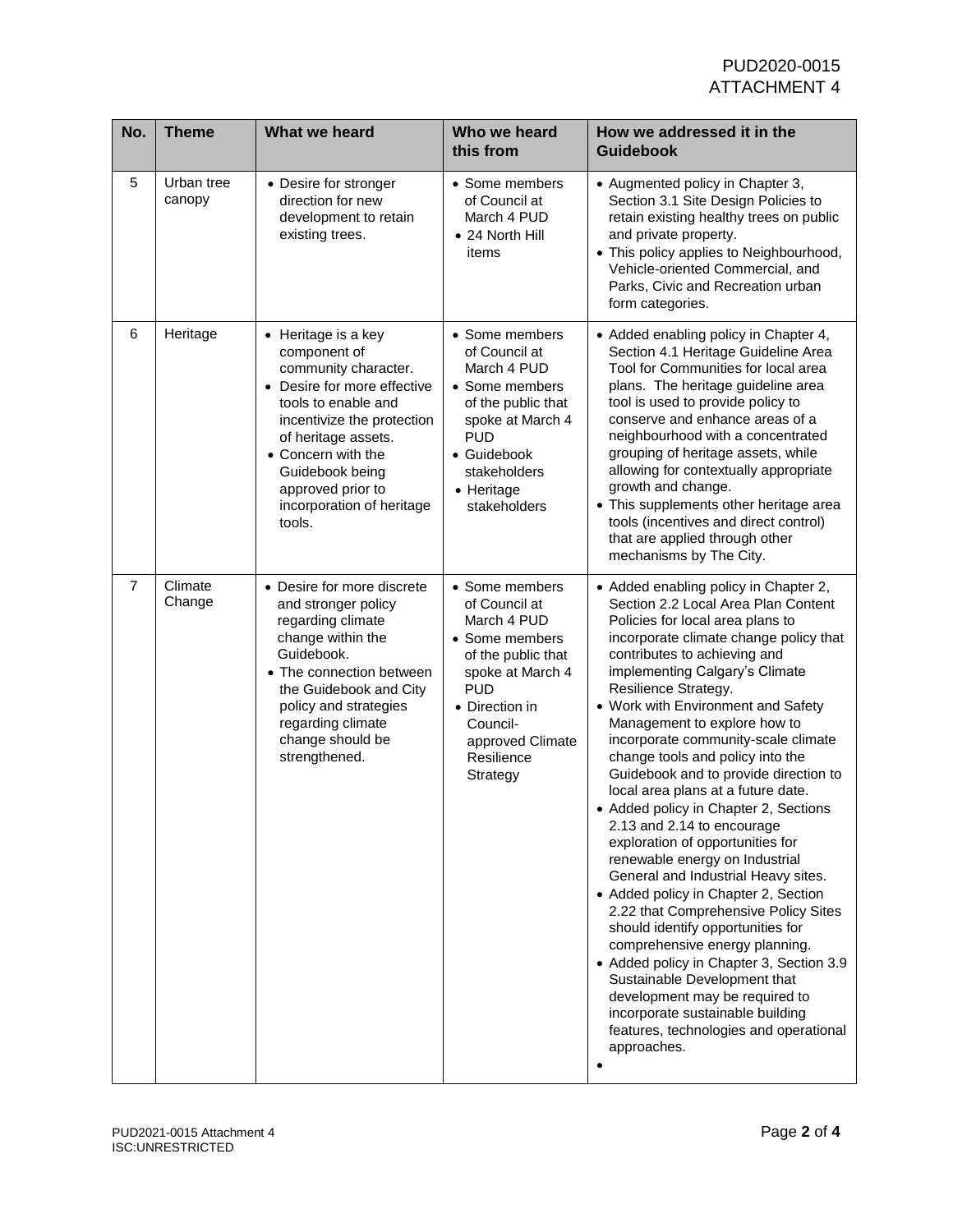| No. | <b>Theme</b>                        | What we heard                                                                                                                                                                                                                                                                                                                               | Who we heard<br>this from                                                                                                                                          | How we addressed it in the<br><b>Guidebook</b>                                                                                                                                                                                                                                                                                                                                                                                                                                                                                                                                                                                                                                                                                                                                                                                                                                                                                                                                                                                                                                                                                  |
|-----|-------------------------------------|---------------------------------------------------------------------------------------------------------------------------------------------------------------------------------------------------------------------------------------------------------------------------------------------------------------------------------------------|--------------------------------------------------------------------------------------------------------------------------------------------------------------------|---------------------------------------------------------------------------------------------------------------------------------------------------------------------------------------------------------------------------------------------------------------------------------------------------------------------------------------------------------------------------------------------------------------------------------------------------------------------------------------------------------------------------------------------------------------------------------------------------------------------------------------------------------------------------------------------------------------------------------------------------------------------------------------------------------------------------------------------------------------------------------------------------------------------------------------------------------------------------------------------------------------------------------------------------------------------------------------------------------------------------------|
| 8   | Low density<br>residential<br>areas | • Concerns regarding loss<br>of character in low<br>density residential<br>areas.<br>• Desire for more specific<br>policy to preserve single<br>detached housing and<br>recognition of these<br>areas<br>• Lack of clarity on what<br>degree of change is<br>being directed for these<br>areas.<br>• Uncertainty around<br>future LUB work. | • Some members<br>of Council at<br>March 4 PUD<br>• Some members<br>of the public that<br>spoke at March 4<br><b>PUD</b>                                           | • Added policy within the<br>Neighbourhood Local category with<br>the limited scale modifier in Chapter 2<br>Section 2.8 Limited Scale Residential<br>Intensity Policies (providing criteria for<br>low-density residential infill).<br>• All forms of low density residential<br>development are generally<br>encouraged in Neighbourhood Local<br>areas, however, given the differing<br>age, layout and physical<br>characteristics of communities, the<br>extent to which various low density<br>housing forms are most appropriate<br>may vary.<br>• Two zones will delineate residential<br>areas based on Municipal<br>Development Plan typologies, history<br>of infill redevelopment, and<br>community life-cycle.<br>• Each zone outlines criteria for where<br>higher, moderate, and lowest intensity<br>residential housing forms may be<br>encouraged or limited, based on<br>criteria established in the Guidebook.<br>• The proposed policy balances<br>meeting the objectives of the<br>Municipal Development plan and the<br>desire to ensure that growth and<br>change does not impact community<br>vibrancy. |
| 9   | Scale                               | • Desire for an additional<br>scale category between<br>Low and Limited.<br>• The jump from $3-6$<br>storeys is not necessarily<br>contextual appropriate.                                                                                                                                                                                  | • Members of CPC<br>through LAP<br>workshops.<br>• Insights through<br>participation in<br>pilot LAP<br>processes.                                                 | • Added enabling policy to Chapter 2,<br>Section 2.29 Varying Building Scale<br>Policies to allow a local area plan to<br>reduce the maximum number of<br>storeys allowed in an assigned scale<br>category based on appropriate<br>rationale                                                                                                                                                                                                                                                                                                                                                                                                                                                                                                                                                                                                                                                                                                                                                                                                                                                                                    |
| 10  | Flood<br>Inundation                 | • Policy needed to<br>address flood<br>inundation, and it makes<br>sense to include it in the<br>Guidebook since the<br>situation will occur in<br>more than one local<br>area plan and the<br>direction should be<br>consistent.                                                                                                           | • Identified through<br>work on the<br><b>Historic East</b><br>Calgary local area<br>plan<br>• Flood inundation<br>was part of the<br>discussion at<br>March 4 PUD | • Added policy direction to Chapter 3<br>Section 3.2 Building Design Policies<br>for development located outside of the<br>Floodway or Flood Fringe, but within<br>the 1:100 Flood Inundation area,<br>should be designed in accordance<br>with Flood Fringe policies.<br>• The following terms have been added<br>to the Guidebook glossary: floodway,<br>flood fringe, flood inundation area                                                                                                                                                                                                                                                                                                                                                                                                                                                                                                                                                                                                                                                                                                                                  |